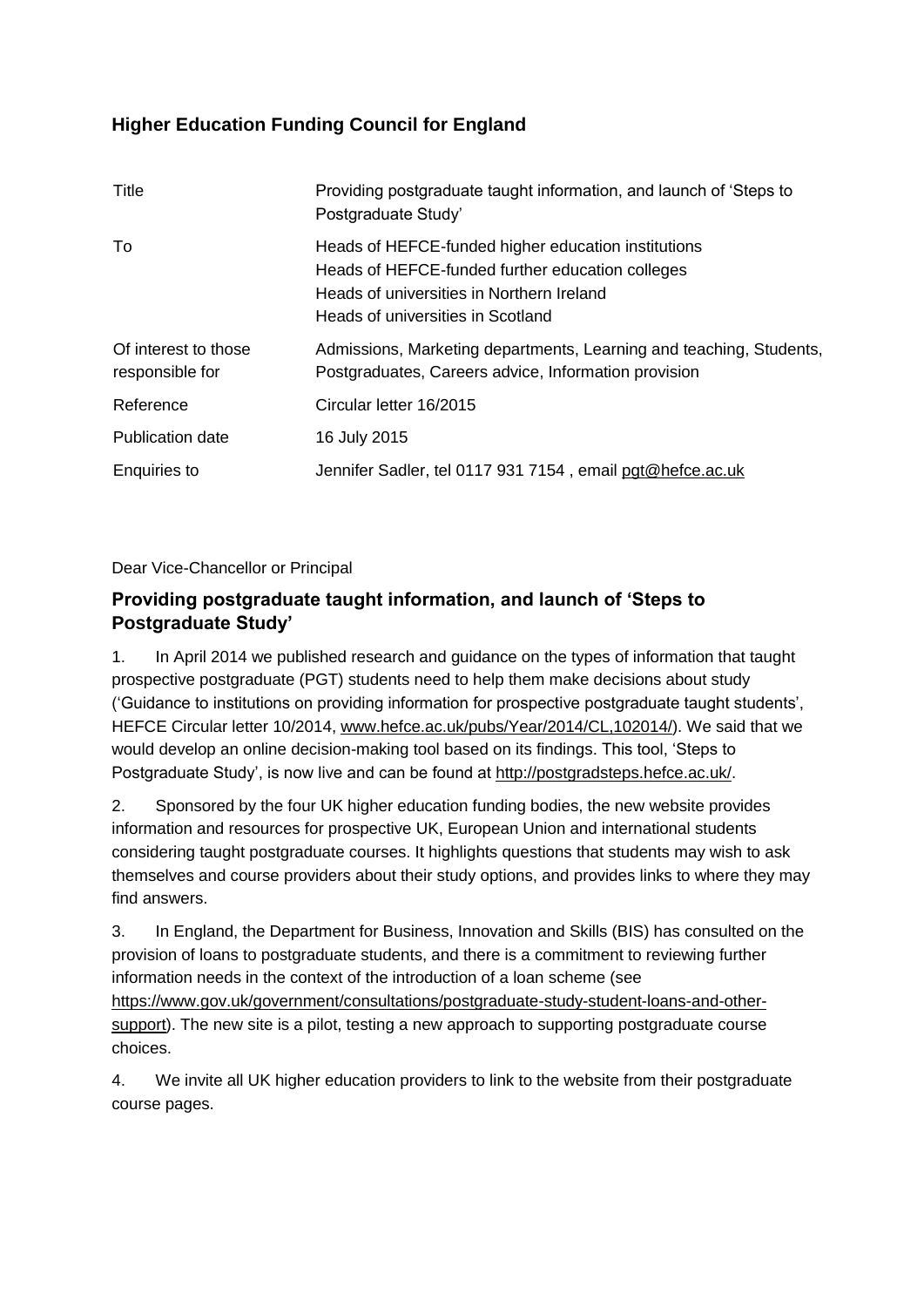### **Background**

5. The four UK higher education funding bodies (HEFCE, the Scottish Funding Council, the Higher Education Funding Council for Wales and the Department for Employment and Learning Northern Ireland) work collaboratively to support improvements in information provision for prospective PGT students.

6. As well as developing guidance to institutions on providing information for prospective PGT students, a key focus of our work has been researching the evidence base for information needs (see 'Postgraduates: Policy and Funding' on the HEFCE website,

[www.hefce.ac.uk/sas/pg/information/\)](http://www.hefce.ac.uk/sas/pg/information/). Our research findings have highlighted a need to make existing resources more easily accessible and simpler to navigate, based on the specific kinds of information that evidence suggests prospective PGT students are interested in.

7. To address this need, we commissioned a web resource based on 2014 research by the Careers Research and Advisory Centre and the University of Derby International Centre for Guidance Studies, 'Understanding how people choose to pursue taught postgraduate study' [\(www.hefce.ac.uk/pubs/rereports/Year/2014/pgtinfoneeds/\)](http://www.hefce.ac.uk/pubs/rereports/Year/2014/pgtinfoneeds/).

8. The website has been developed by Fluent Interaction in response to feedback from usertesting workshops with prospective PGT students. This work has been overseen by the Postgraduate Information Steering Group, chaired by Prof Sue Rigby, Vice-Principal Learning and Teaching at the University of Edinburgh.

### **Action required**

9. We invite all postgraduate taught course providers to link to this website from their postgraduate information pages. This will ensure that the resource can be found by prospective students at an early stage of their information journey. Research suggests that the first searches for information about postgraduate courses commonly target institutions' own webpages.

10. A logo for this purpose is available to download alongside this letter at [www.hefce.ac.uk/pubs/year/2015/CL,162015/.](http://www.hefce.ac.uk/pubs/year/2015/CL,162015/) The standard text to accompany this should be the name of the resource, 'Steps to Postgraduate Study', and the explanatory text 'The official, independent guide for anyone considering a taught postgraduate course'. (This text has been chosen to reflect user-testing outcomes where prospective PGT students voiced a preference for information that was provided by an official but independent source.) We suggest setting up the link so that it opens in a new tab, as this will help the user interact with the resource in tandem with the source institution's own website.

11. Once the link is made we would be grateful if institutions could provide us with the web address of the page on which the link is held by emailing [pgt@hefce.ac.uk.](mailto:pgt@hefce.ac.uk) This will help us evaluate where institutions are siting the link, and whether this has any effect on prospective students' probability of accessing the resource.

12. We will use analytics to track usage of the site, including where visitors come from and where they spend the most time when on the site. We are keen to share the outcomes of this work with institutions: if you would like to be included, please tell us so when providing information on the link. We also encourage feedback once the website is active, to inform future improvements.